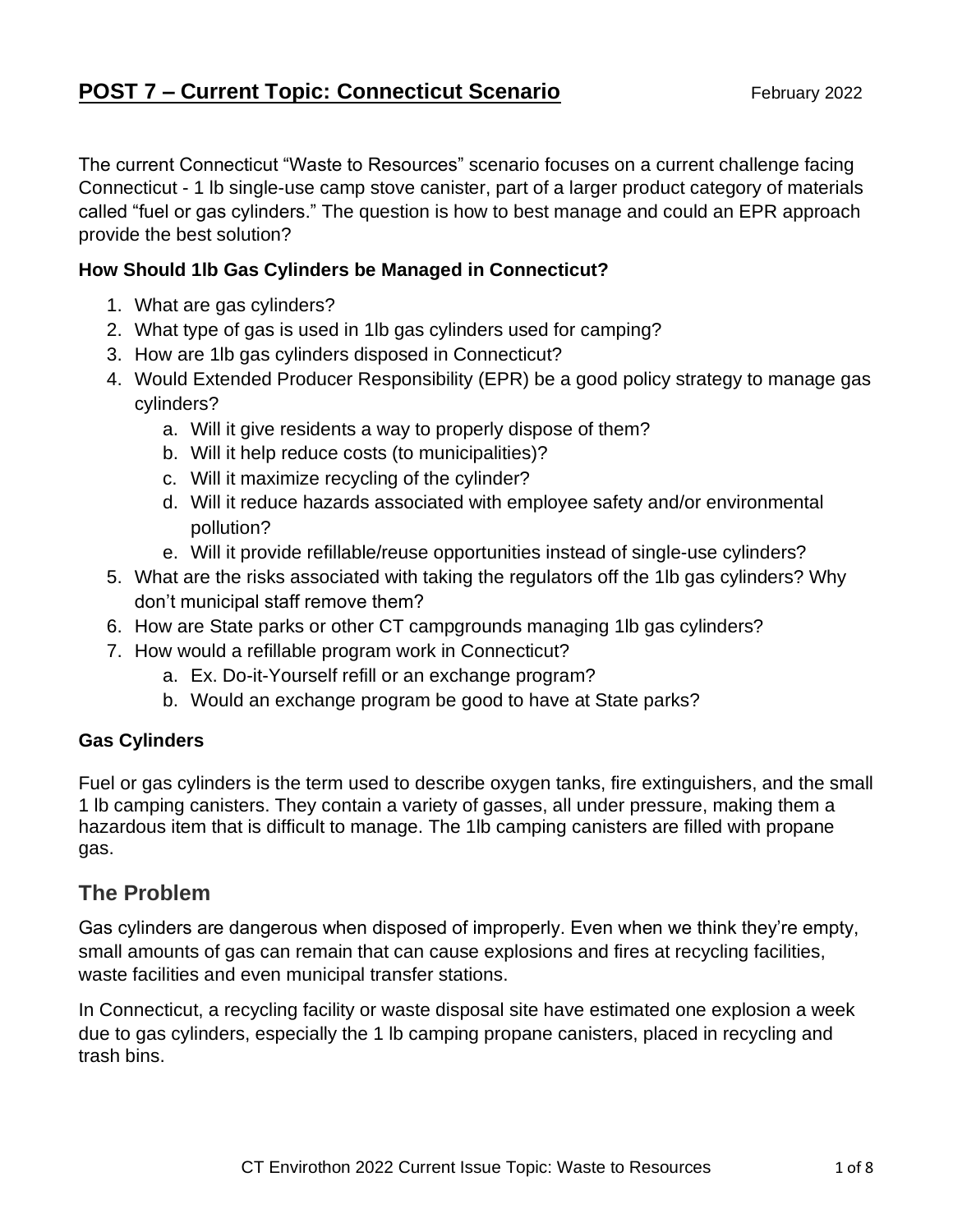- Metal recyclers typically refuse to accept cylinders unless they are visibly punctured and crushed.
- Because of the risks, many Connecticut municipalities do not want their staff to puncture canisters or remove the regulators which needs to happen before they can be flattened or compacted for recycling for fear of small amounts of gas remaining in the cylinders.
- Connecticut DEEP instructs residents to *not* put them in the trash or recycling. Connecticut DEEP suggests residents ask their towns about disposal options.
- When residents contact their towns for how to manage outside of trash and recycling, towns also do not always have the answer. Many towns accept fuel cylinders, including 1 lb camping propane canisters at their local [household hazardous waste collection events,](https://portal.ct.gov/DEEP/Waste-Management-and-Disposal/Household-Hazardous-Waste/HHW-Collection-Schedule) but not all Connecticut towns coordinate such events, and disposal of 1lb gas cylinders is expensive.
- Despite being told to not put in trash or recycling, residents often do. And many people toss them in the trash or leave them at roadsides and campsites.
- Our local, state, and national parks have to manage this excessive metal waste at taxpayers' expense while the producers of these cylinders profit from the sales.

**WATCH:** [Fuel Cylinder Explosion at a Connecticut MRF](https://www.dropbox.com/s/g2bvwnf96ggv1d8/Fuel%20Cylinder%20Explostion%20at%20a%20MRF.mp4?dl=0) video of a Materials Recovery Facility that processes recyclables

**WATCH**: [Explosion at MIRA](https://www.dropbox.com/s/o4q3bc876p3c76d/MIRA%20explosion%20for%20PSI%20meeting.mp4?dl=0) video at MRF in Hartford

**WATCH:** [Interview: Tom Gaffey, Material Innovation Recovery Authority \(MIRA\)](https://ctdeep.zoom.us/rec/share/q3vyDRgRzIxm3rL_QWz-3ixQ9Osb0Mbmrdze5mBircadFWr0O9xQ-aDtWmXLM6SQ.u0q0sF1hl8TUADv3?startTime=1643902325000)

# **How to Best Manage 1lb Gas Cylinders?**

**WATCH:** Interview: [Jennifer Heaton-Jones, Housatonic Resources Recovery Authority](https://ctdeep.zoom.us/rec/share/VqZv2Igj0WMwD5pKVAcvaLQ1IIsjYC1k2oxO5uwbgwTD_PxDvHj7GelqTv3VbApb.5C21DYc5mV2PaQDg?startTime=1643728646000)

### **Product/Stewardship EPR: What is EPR Intended to DO?**

- EPR laws should include language that provides an incentive to encourage better designs for packaging and/or products to reduce toxicity or ensure reuse or recycling;
- Contain system costs (incl. costs to municipalities) and provide cost efficiencies;
- Invest in recycling infrastructure at MRFs (Materials Recovery Facility), collection methods to more efficiently capture and recycle light-weight or difficult to recycle materials; and
- Develop healthy and robust markets for problematic packaging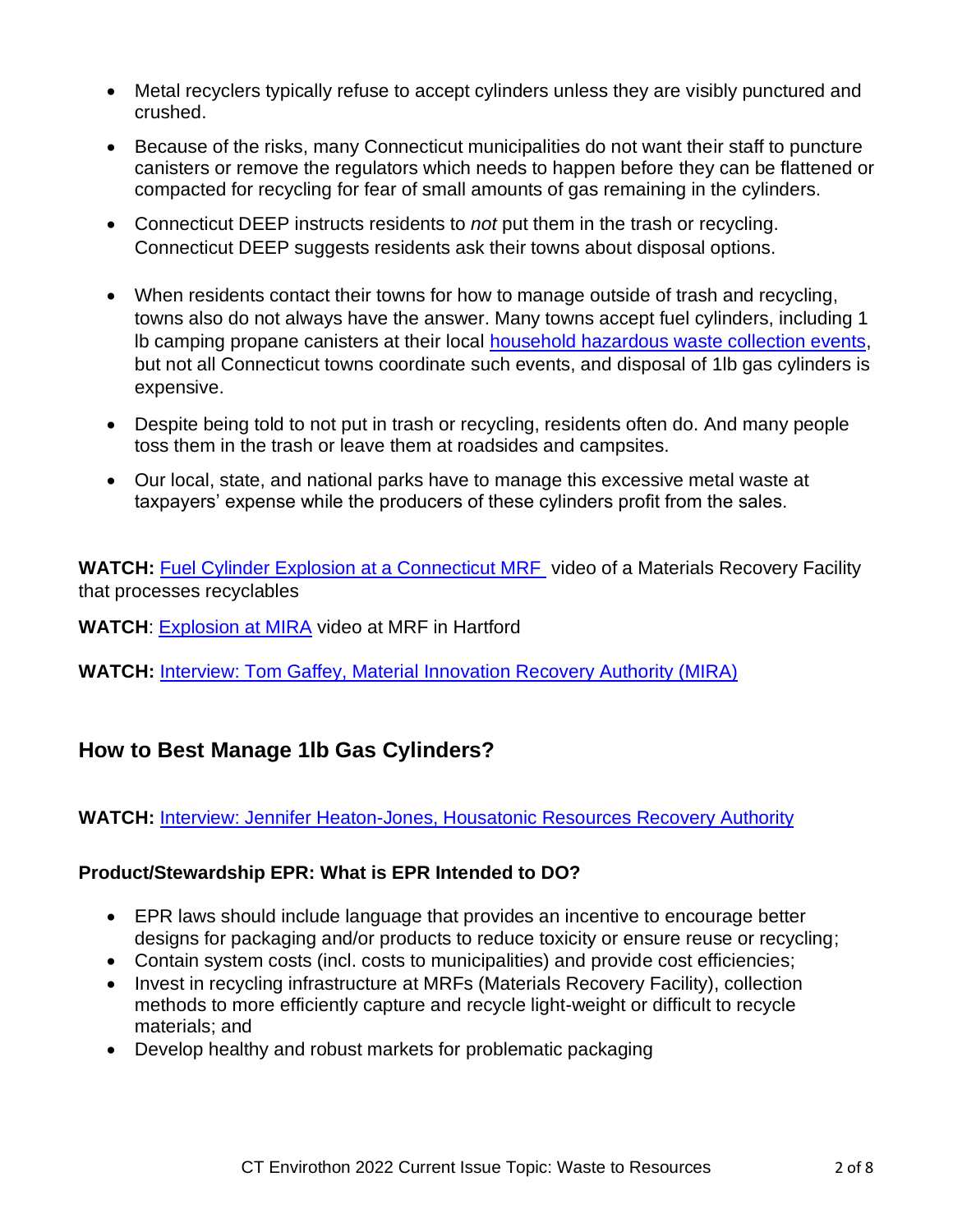#### **Product/Stewardship EPR: How Does It Work?**



*Typical Waste management system: products manufactured, sold to consumers at retail, leaving residents and municipalities to pay for the disposal at the end-of-life of that product; or dispose of excess packaging and non-recyclable packaging. There are no incentives of manufacturers to design better products (so they last longer; can be repaired) or how those products are packaged. Municipalities and residents pay the cost of disposal/recycling.*

#### **EPR as a concept/approach**

#### From Australian Environmental Protection Agency: [Report on EPR Consultation Final.doc \(nsw.gov.au\)](https://www.environment.nsw.gov.au/resources/waste/epr/reportepr.pdf)

In general the community's response to the proposals on EPR schemes for New South Wales was positive, although there were some differences in attitude between the sectors that responded. Environment groups: The six environment groups were highly supportive of the new policy approach.

Comments included:

- EPR has a critical place in waste avoidance and reduction because it promotes better design of consumer products and stimulates cleaner production strategies in industry.
- EPR can significantly reduce environmental contamination and health risks to communities.
- EPR must be used as a tool to move the production/consumption cycle from reuse up to the pinnacle of the waste hierarchy: avoidance.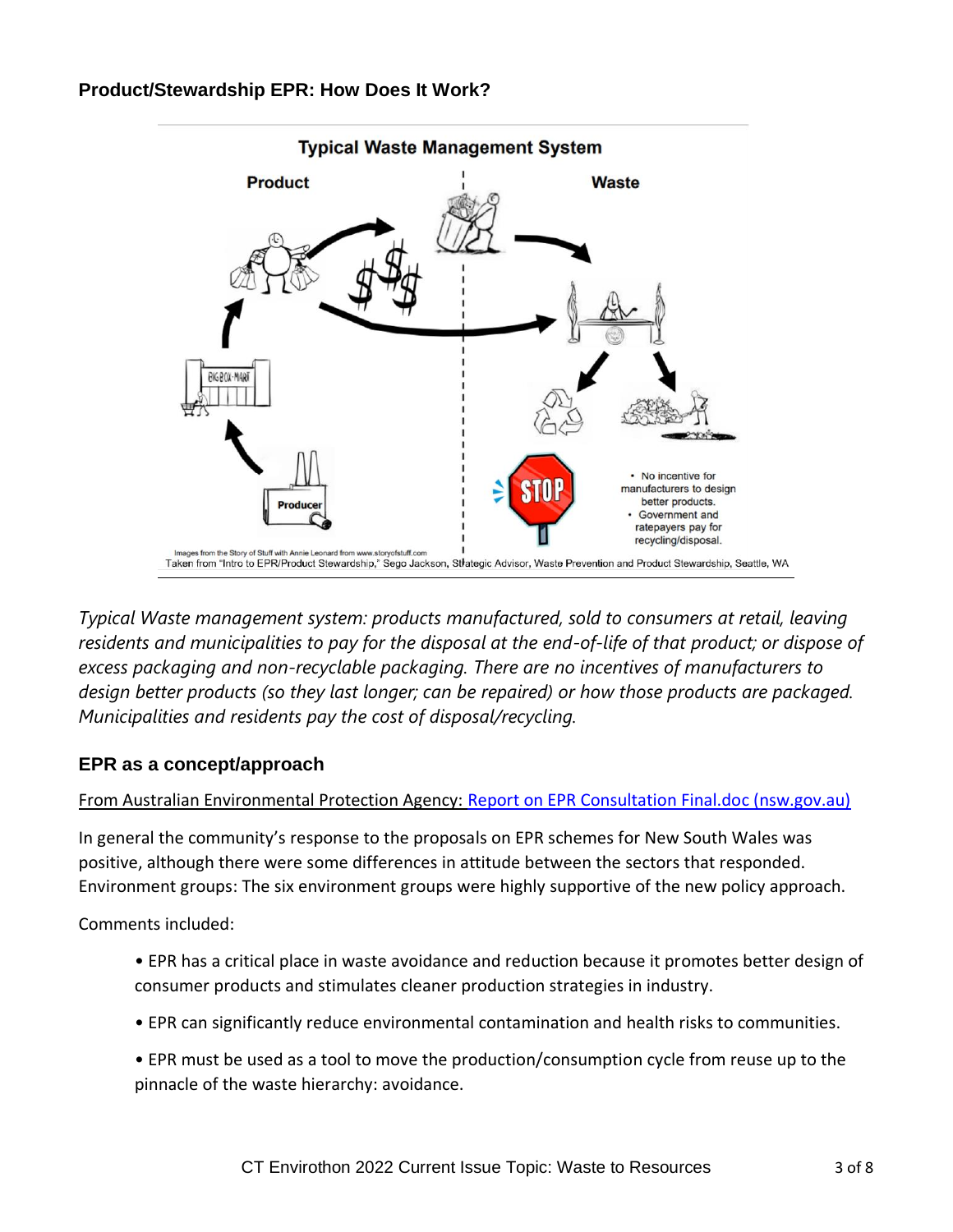• EPR is a key policy for the management of waste and resource recovery across New South Wales and Australia. It redirects the costs of managing the waste stream to those companies and industries that are responsible for the production of waste in the first place. EPR not only penalizes the poor performers but can also create a more equitable cost base for responsible companies that embrace cleaner production and waste avoidance.

This report included 16 products of concern, which included EPR model to manage gas cylinders and fire extinguishers.



*Product Stewardship system: products manufactured, sold to consumers at retail, consumers/residents return products and/or packaging back to manufacturers (via retail stores, curbside collection or transfer stations); municipalities share the cost or pay nothing for the disposal at the end-of-life of that product; manufacturers, being responsible to collect, recover and recycle or properly dispose of materials provides an incentive to design products for better reuse; packaging that can be easily recovered for recycling or reduce certain types of packaging.* 

"Gas cylinders, such as propane canisters used in barbecues and camping stoves, are dangerous when disposed of improperly. Even when presumed empty, small amounts of remaining gas can cause explosions and fires. Because of the risks, they are costly to recycle, and recycling options are few. As a result, many people toss them in the trash or leave them at roadsides and campsites. Connecticut state and local governments have been left to pay for and manage the tens of thousands of cylinders that get disposed of or littered in the state each year at taxpayers' expense." Scott Cassel, Executive Director, Product Stewardship Institute - Public Hearing Testimony, February 2021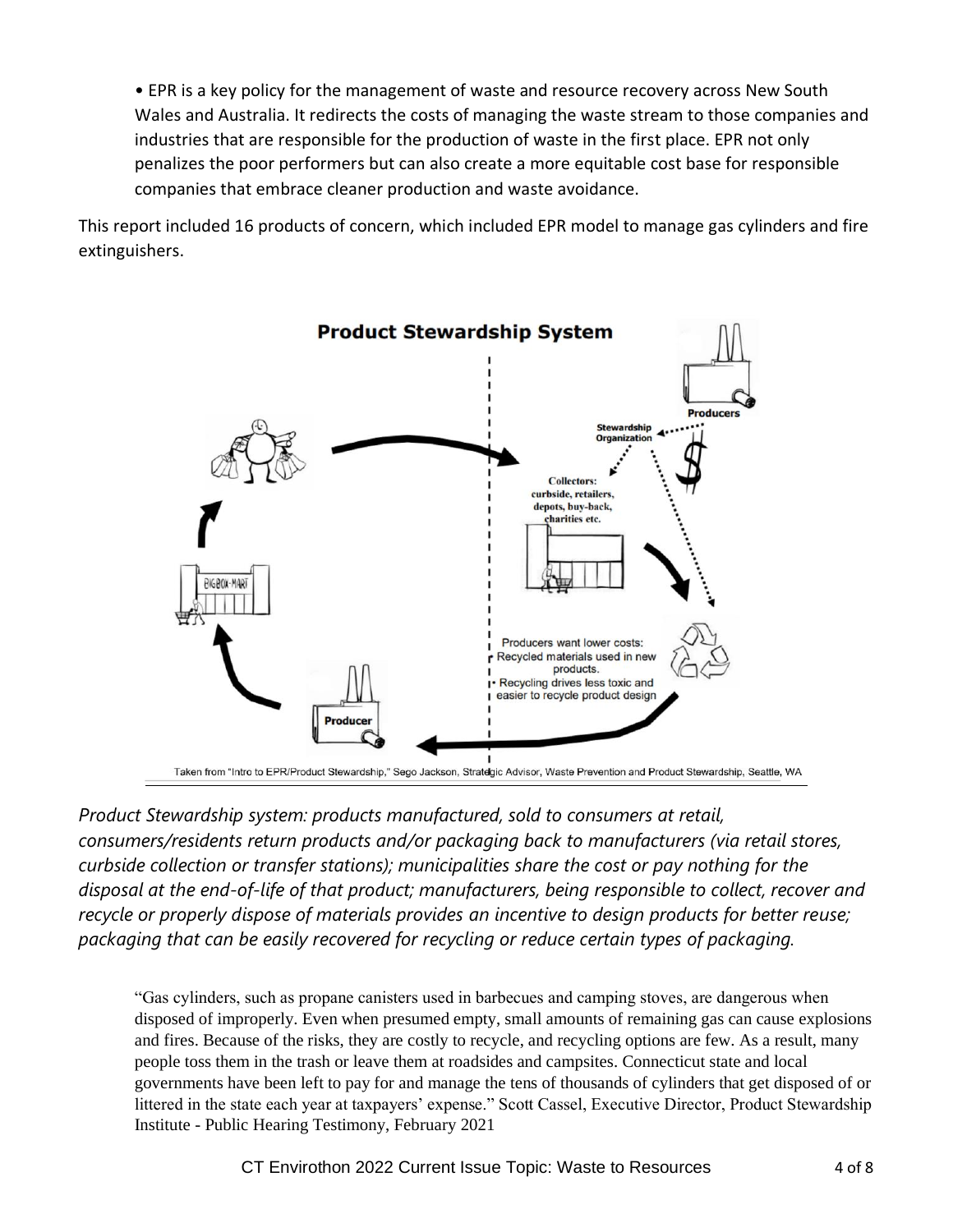### Connecticut Municipalities Respond to the Problem

In the 2021 legislative session, the [Connecticut Product Stewardship Council,](https://ctproductstewardship.com/) a coalition of municipal governments and others, sought to pass an EPR law requiring manufacturers of single-use 1lb gas cylinders (which includes oxygen tanks, fire extinguishers and camping canisters) to create a stewardship program that would include collection and recycling the gas cylinders at no cost to residents or municipalities. Due to interest in other EPR programs, it eventually was folded in with other pieces of legislation becoming [House Bill No.](https://www.cga.ct.gov/asp/CGABillStatus/cgabillstatus.asp?selBillType=Bill&bill_num=HB6386) 6386, adding tires and smoke detectors. It did not pass.

"Municipalities across CT are facing significant challenges in managing pressurized gas cylinders. Challenges include disposal costs, storage requirements, safety concerns including explosions in trucks and at both trash and recycling facilities, injuries, damaged equipment and litter at local parks. As a member of the CT Product Stewardship Council, the City of Middletown supports an EPR proposal to develop a program to make it easier for residents to recycle these containers. It is important that all tanks up to 20 lb be included in this proposal and that it includes oxygen, helium and any other pressurized gas. These items often end up at our transfer station, or illegally dumped, and ultimately brought to our transfer station. Collection services from the transfer station can be unpredictable. Sometimes the City will wait weeks for the tanks to be collected. An effective EPR would alleviate these problems, making it easier for residents, less burdensome to municipal transfer stations and safer for everyone. The CT Product Stewardship Council has initiated dialogue with all stakeholders and drafted comprehensive language for this program." – Kim O'Rourke, Recycling Coordinator, City of Middletown - Public Hearing Testimony, February 2021

#### **WATCH:** Interview [Brian Bartram, Manager, Salisbury/Sharon Transfer Station](https://ctdeep.zoom.us/rec/share/NuTuWCV-5HrNAJfBcKFugP9b98lZks1lwUTLef1ZT9N4anKt3bA3BifcepXbpLJt.Owiv5c8Lxd39y1pQ?startTime=1643816508000)

#### Manufacturers that make 1lb gas Cylinders Respond to the 2021 Legislation

"We present today on behalf of Worthington Industries, one of the last remaining U.S. manufacturers of gas cylinders. We implore you to not support this (EPR) bill as we believe it would have an unintended but severe impact, not only on our industry, but on the many industries we support. We join you in the desire to improve the recycling of gas cylinders, but this is not the way to do it. These products play an important role in meeting your constituents' needs. However, the handling of these products as a "hazardous material," as required by the United States Department of Transportation (DOT), is complex and requires several parties working together. We would like to work with you and the industry on a solution. This (EPR) bill is not the solution."

"The safety of our cylinders is of utmost importance to us. We stand behind our products and our safety record leads the industry. We are constantly evaluating our cylinders for safety and durability. We believe that our small, non-refillable camping gas cylinders are the safest option for consumers. Refilling propane cylinders by untrained individuals is dangerous. Overfilling of cylinders can result in an unexpected discharge of flammable gas from the cylinder or the potential for the cylinder to unexpectedly rupture resulting in property damage, personal injury and/or death."

"For our non-refillable gas cylinders, there are ways they can be recycled. Recycling of our products has been gradually increasing for many years, but because of the DOT's hazardous material designation and the decentralized waste management across the country, it's extremely complicated." - Paul Gentry, Worthington Industries - Public Hearing Testimony, February 2021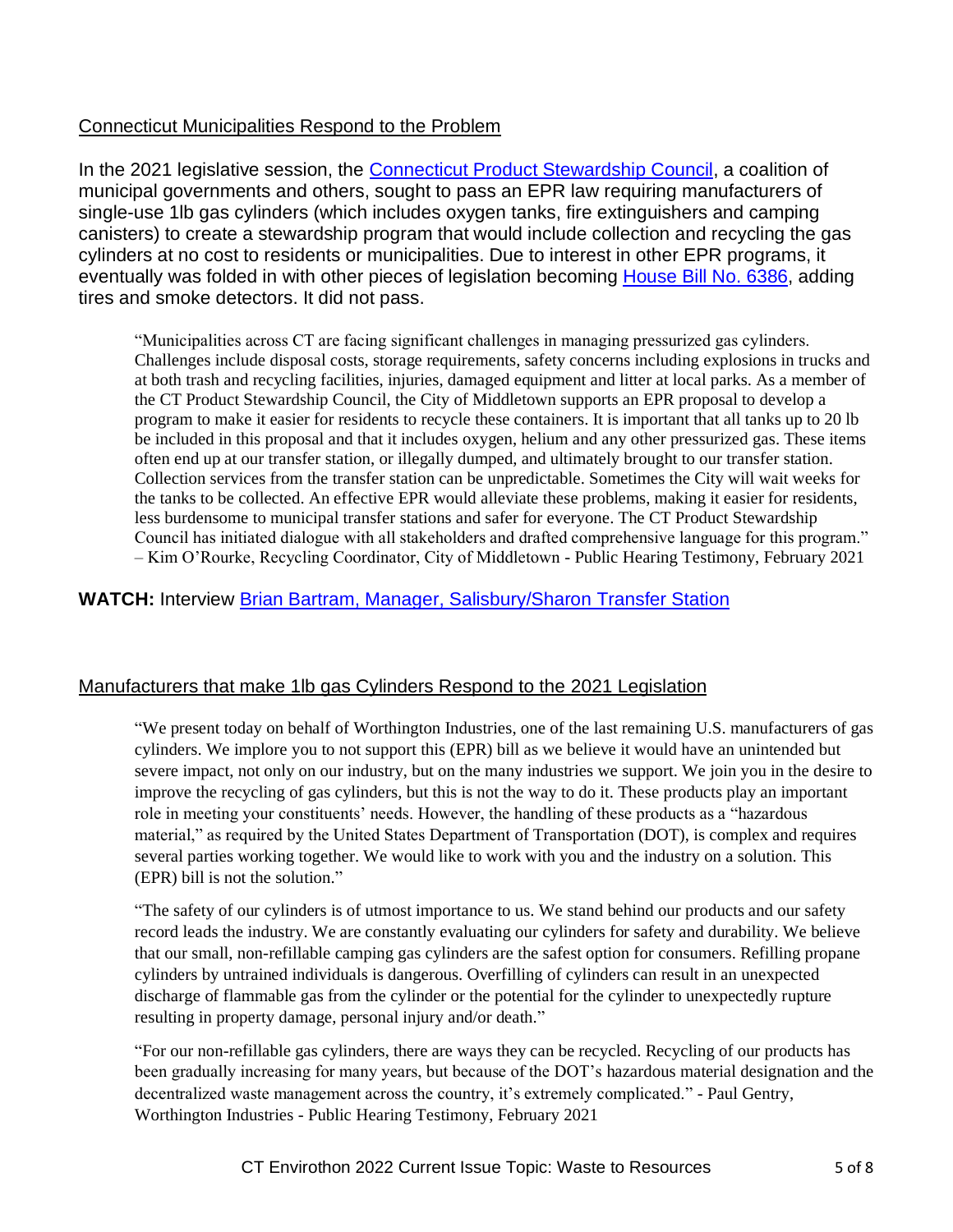### Connecticut Coalition for Sustainable Materials Management

In late summer of 2020 CT DEEP and municipal officials from around the state joined forces to identify solutions to the impending "waste crisis" in Connecticut due to the decision by MIRA to close it's waste to energy facility in Hartford. The result was the formation of the [Connecticut](https://portal.ct.gov/DEEP-CCSMM)  [Coalition for Sustainable Materials Management](https://portal.ct.gov/DEEP-CCSMM) (CCSMM of the Coalition). News that MIRA's waste-to-energy facilities – a facility that burns about 1/3 of Connecticut's waste is scheduled to close in the summer of 2022.

Four working groups were formed – focusing on different solutions including 1. Recycling; 2. Organics recycling; 3. pay-as-you-throw; and 4. extended producer responsibility (EPR). After meeting, learning, and discussing how and if these approaches would benefit Connecticut – a [Menu of Options](https://portal.ct.gov/-/media/DEEP/waste_management_and_disposal/CCSMM/CCSMM-Options-Menu-Dec-2020-v-2.pdf) was created.

The intention of a list of options, was that each municipality would begin implementing actions that were attainable for them – including starting textile recycling program or home composting education to partnering with business partner to establish a food-scrap composting program or piloting a new way of reducing waste and collecting food scraps referred to as co-collection – to supporting different EPR programs.

The CCSMM Menu of Options includes acting on EPR approach to manage gas cylinders – a broader list of gas cylinders which includes 1lb propane camping canisters.

#### **State and Private Campgrounds in Connecticut**

According to DEEP, thousands of campers and others that picnic dump thousands of gas cylinders every year. Currently there are no programs in place for how to properly manage these gas cylinders. Along with municipalities, campground operators are seeking solutions to collect and recover gas cylinders in a safe way and ensure they are recycled – or safe and easy reuse/refill options should be offered.

While gas cylinders have scrap metal value, they must be emptied of all gas beforehand which makes them expensive and problematic for campground operators like that are for municipalities to manage.

National Parks, including Yosemite have also been challenged by gas cylinders left by campers – but a lot more than a few thousand. They ended up partnering with a company that made it safer for Parks staff to process the gas cylinders – collecting the gas and leaving a metal "puck" to be recycled. It's been reported these machines are over \$60,000 and require some training.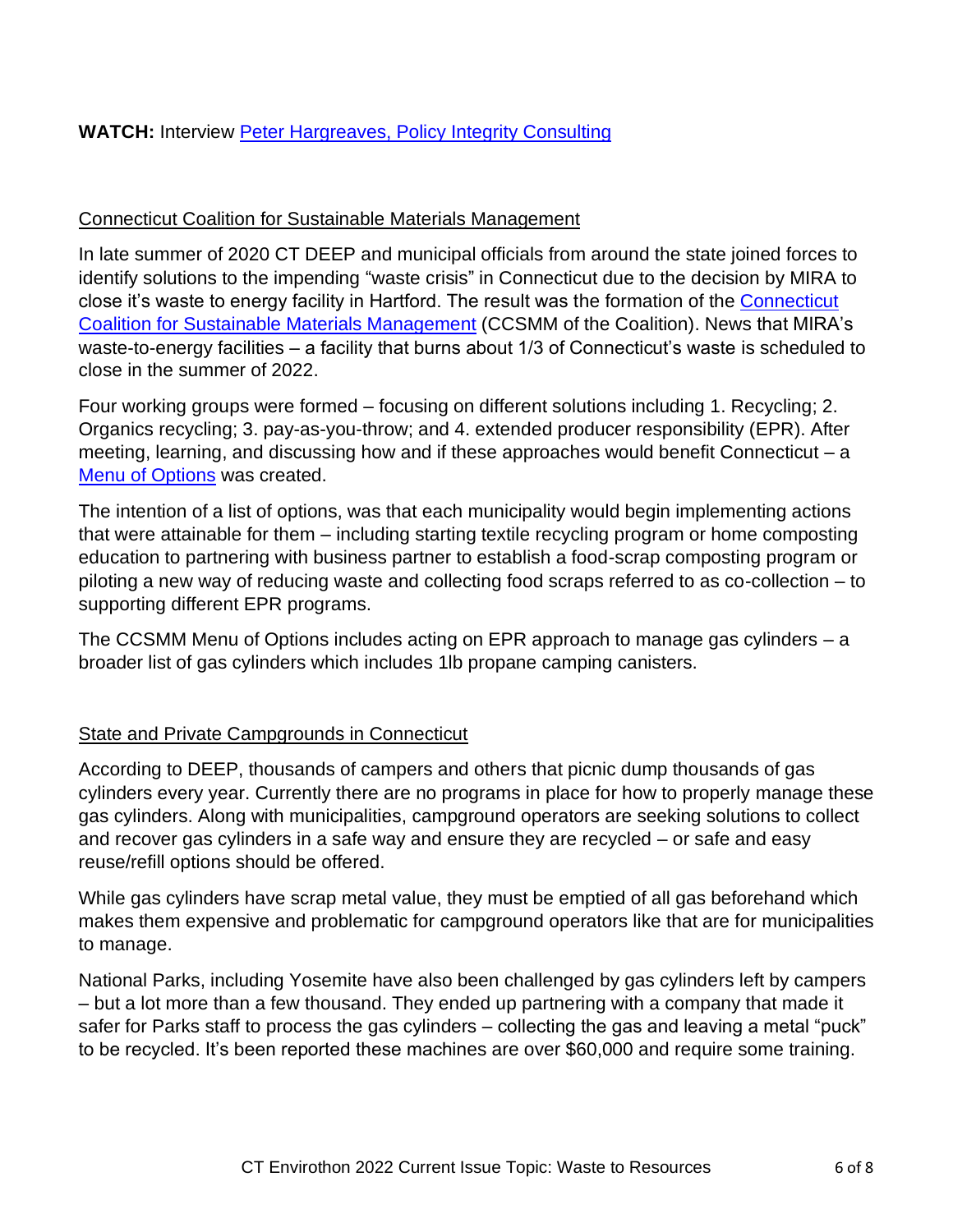## Some options municipalities are considering, including EPR:

- 1. Continue to accept in Household Hazardous Waste events
	- a. Challenge: Not all residents have access to Household Hazardous Waste Events.
- 2. Accept 1lb gas cylinders at municipal trash and recycling transfer stations
	- a. Train staff to remove regulators and release the gas into the atmosphere, removing pressure so it can be put with scrap metal recycling.
	- b. Challenge: Is this safe?
	- c. What happens to the gas? Will this contribute to greenhouse gas emissions?
- 3. Propose an EPR law for 1 lb camping gas canisters
	- a. This would require manufacturers of 1 lb camping canisters to pay for and develop a program that would collect and recycle used canisters.
		- i. Would this give residents greater access to properly dispose of gas canisters?
		- ii. Could a refillable or exchange program also be implemented as part of this? Or is just about recycling?
		- iii. Could State or local camping grounds participate in this program?
- 4. Encourage entrepreneur or existing refill/exchange program to set up business in Connecticut to offer refillable camping canisters and/or an exchange program.
	- a. Could State or local camping grounds participate in this program?
	- b. Would campers pay the extra cost to be able to refill or reuse 1 lb gas cylinders?
	- c. Would residents have access to this program?

## **CT Essential**

- [Collection of Gas Cylinders & Tanks,](https://portal.ct.gov/-/media/DEEP/waste_management_and_disposal/CCSMM/EPR-Working-Group/LV-HWC-10222020-CCSMM.pdf) powerpoint presented by Lori Vitagliano, Regional Water Authority, New Haven, CT
- STOP! Never refill 1 lb. propane bottles [STOP! Never refill 1 lb. propane bottles -](https://www.youtube.com/watch?v=g2_GhyAw3vM) [YouTube](https://www.youtube.com/watch?v=g2_GhyAw3vM)
- So it turns out... propane cylinders are dangerous So it turns out that ... propane [cylinders are dangerous \(Sunnydale, CA\)-](https://www.youtube.com/watch?v=n8uCgM92QvE) YouTube o [Home | ReFuel Your Fun](https://www.refuelyourfun.org/?fbclid=IwAR1nb6vKr9Wa0_nVzdOVlY7k01CCvfaXuFIJjAQB8tboPnPWITG1ERR-GgA)
- Why Don't All National Parks Recycle Propane Canisters? (article) [https://www.outsideonline.com/outdoor-gear/camping/propane-canister-recycling](https://www.outsideonline.com/outdoor-gear/camping/propane-canister-recycling-national-parks/)[national-parks/](https://www.outsideonline.com/outdoor-gear/camping/propane-canister-recycling-national-parks/)
- Little Kamper Propane Cylinder Recycling Facts [https://littlekamper.com/safety/propane-cylinder-recycling](https://littlekamper.com/safety/propane-cylinder-recycling-facts/#:~:text=6.,in%20North%20America%20every%20year.)[facts/#:~:text=6.,in%20North%20America%20every%20year.](https://littlekamper.com/safety/propane-cylinder-recycling-facts/#:~:text=6.,in%20North%20America%20every%20year.)
- [Can You Throw Away 1-Pound Propane Cylinders? \(canyouthrowitaway.com\)](https://canyouthrowitaway.com/1-pound-propane-cylinders/)